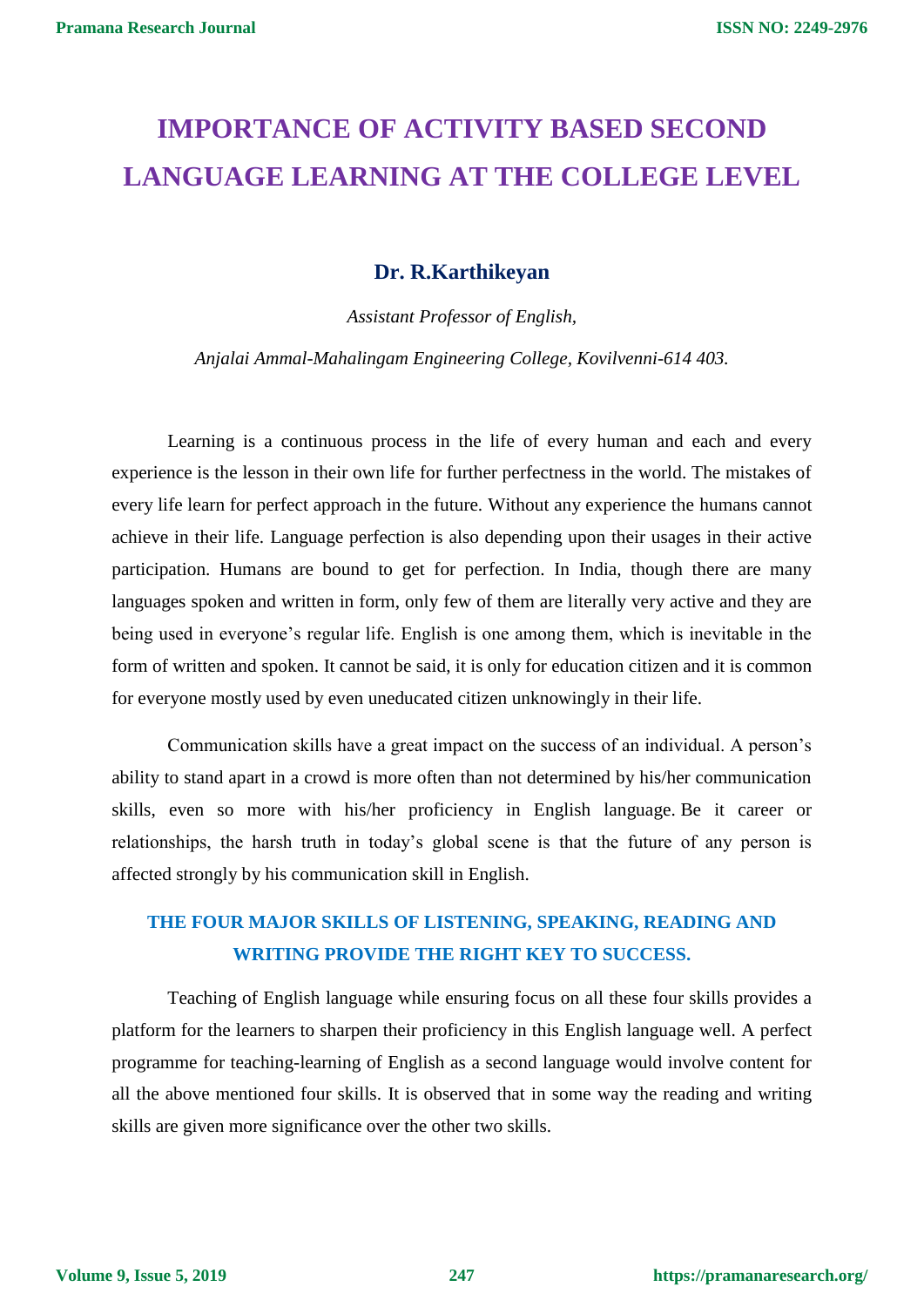Preferably, listening and speaking should acquire importance over reading and writing when any language is being learnt. The benefits of naturally acquiring language can be improved astonishingly when the opportunity to listen and speak in the goal language is accelerated.

Content designed specifically for providing sufficient teaching material is important for this purpose. Digital language learning labs with audio based content permit the learners to listen to authentic and appropriate sounds of the target language, in this case English. This helps them with listening to the right articulation of words and with sufficient access to audio based passages and articles.

This intensive listening ultimately helps the learners to lift-up the exact articulation of words. Listening to a lot of audio based articles also allows the learners to understand the spoken language even when the pace of speech, pronunciation or tone varies. This proves beneficial for them in the real world, where the control over such factors is minimal.

These and other paralinguistic attributes like voice quality, volume and tone, articulation and pronunciation, offered by digital language labs enable the learners to improve their speaking skills and thus express fluently in English.

Reading and writing are skills normally addressed adequately in a regular and an average classroom situation. When taught with a teaching-learning emphasis on inferring the meaning of the context, it actually coaches the learners to deduce meaning of any unseen text they may face in future whether it is in audio or in the written form. Skimming texts and reading and understanding of textual materials could be introduced in the classroom to acquire effective reading skills.

Writing skills may be improved through giving exercises on composition and creative writing. Learners should be encouraged to arrange their thoughts on a giving topic or composition. The importance of sequencing their thought groups should be shown to them to bring cohesiveness and consistency in their writing. With these four skills addressed equally while learning English, the learners can be assured of having good communication skills, a very great necessity in today's competitive world.

With the modern trend and technology, the four skills are to be taught in a practical way. The students who are lack in LSRW are due to lack of practice in its way. It shows its importance of making them to be practically. All the four skills are bound in it. The skills of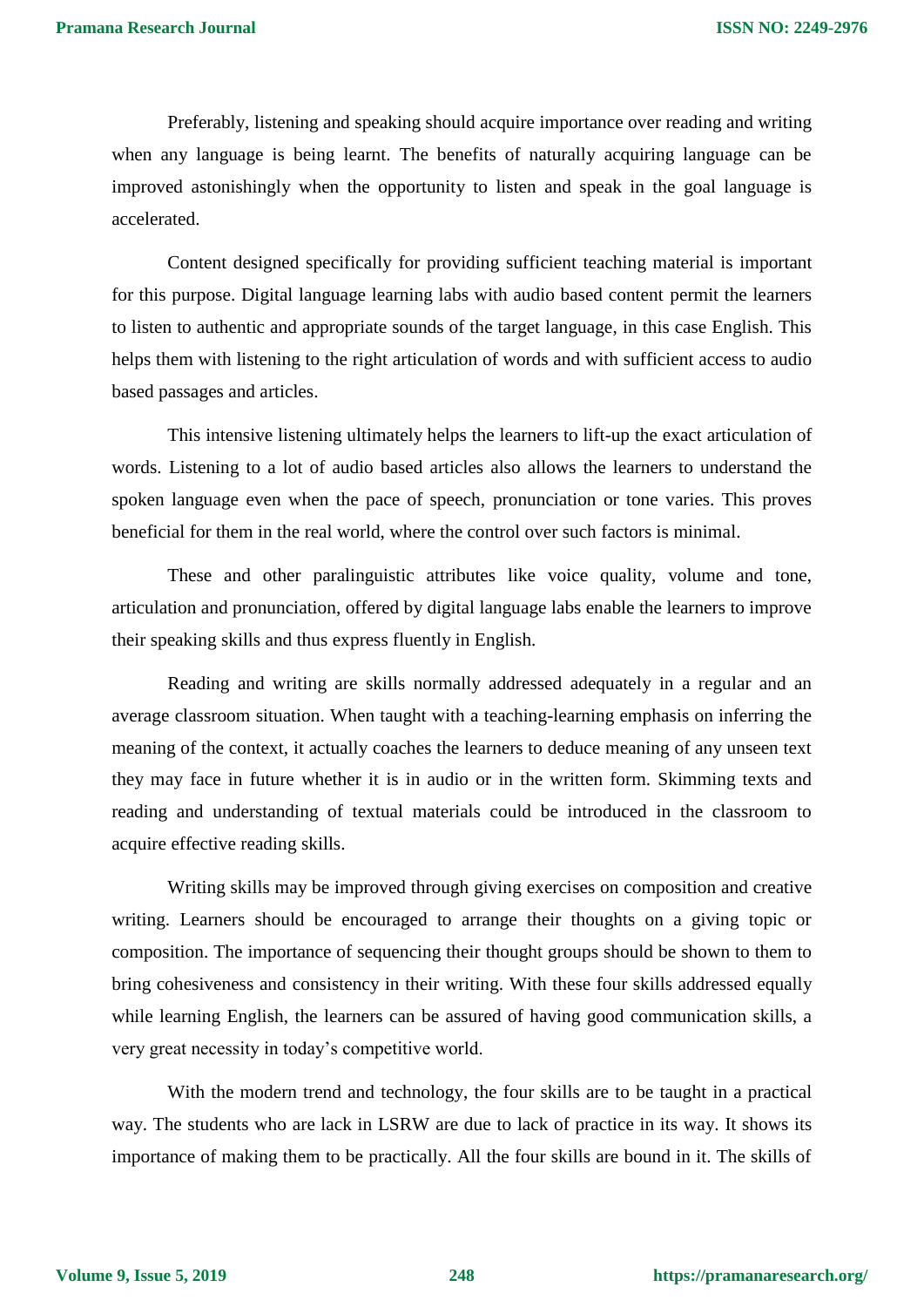four get its own dignity and its richness. Great scholars are giving equal importance to each of them. The listener listen a conversation and react it perfectly, not only a good listener but also very good at the other three skills too. If the listener is not proper in listening, he cannot be good at others too. When we want to make everyone is to be skilful in LSRW, it is to be taught in a practical way. So conducting English classes through activity base is very essential in its way.

When students enter college for their higher education they should be somewhat skilful in the second language. But due to the lack of the second language, they are being taught once again the so called importance of the Grammar. To make them to be skilful, they need to be given practical exposures with the help of modern equipments. According to the researcher, the four skills should be taught practically, before that they should have been mastered in grammar for their right application at the college level.

Second language learners have to assume themselves as child to learn and practice right from the beginning. For making to be good at Reading, they should be provided many activities, which making them for its fluency. They must read loudly at the classroom at least 30 minutes everyday to improve for its pronunciation and fluency. Otherwise the students cannot be master in it. While reading, they must have a dictionary for the confirmation of its meaning when there is a doubt in it. The students have to learn at least 10 new English words everyday with its perfect sentences. If a reader does the activity in a regular basis, the reader itself can realise the development in Reading.

After reading, the learner has to concentrate on speaking. According to the learner of the second language, speaking is the most difficult skill to practice. Practice alone will be the most predominant method to enhance the skill. Speaking is a very important skill, which requires an active contribution from both of them. Speaking on current issues and regular activities of each and everyone will make us to be comfortable. The learner should have an individual action and activity in his own atmosphere or place. The learner must stand in front of the mirror to have some select title presentation. Through theses kind of various activities the learner can be fluent in spoken.

After speaking, reading is an important and very toughest skill among them. Reading is always rich in its vocabulary. The reading article of an author would be always skilful and rich in all ways. In terms of the vocabulary, reading is having some difficulties in understanding of the meaning of the given words in the context. Some authors are very rich